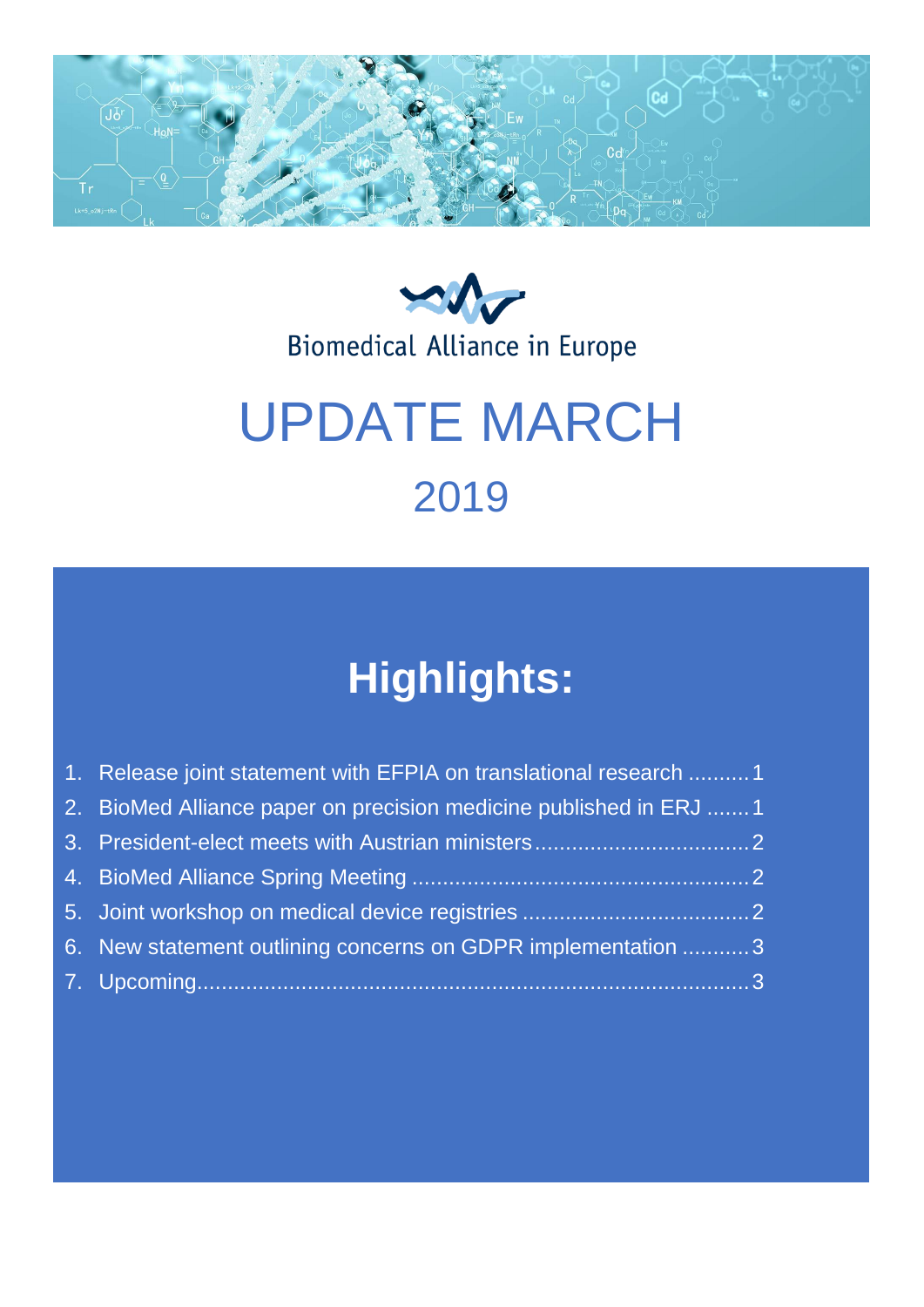

# <span id="page-1-0"></span>**1. Release joint statement with EFPIA on translational research**



Scientific communities from industry and academia through the Biomedical Alliance in<br>Europe (BioMed Alliance) and the European Federation of Pharmaceutical Industries and Experience and the teamed up to address the gaps within the translational<br>research ecosystem and call for more focus and funding for translational research and<br>pan European mechanisms for coordination and implementation. The BioMed Alliance and EFPIA jointly call for a bold vision to translate basic health research into new ways of delivering healthcare and new treatments for patients. The joint statement calls for more focus and funding for translational research and for pan European mechanisms for coordination and implementation.

The [statement](https://www.biomedeurope.org/images/Joint_EFPIA_BioMedAlliance_statement_translational_final.pdf) is the result of the joint BioMed Alliance-EFPIA meeting in February. We will cooperate with EFPIA in the future in specific areas to advance translational research.

## <span id="page-1-1"></span>**2. BioMed Alliance paper on precision medicine published in ERJ**



In order to fully unlock the potential of Precision Medicine, we need to move forward from drug-centred to patient-centred research. That is the message of the new [whitepaper](https://erj.ersjournals.com/content/53/2/1801870) in the European Respiratory Journal which was created under the Academic Clinical Trials Task Force.

The paper initiated by EORTC and further developed by BioMed Alliance calls for a paradigm switch. It states that to unlock the full benefits of precision medicine, a holistic approach to the development of therapeutic

strategies and a re-thinking of the entire process are necessary.

This is an updated version of a paper published in August 2018. Members are free to promote the paper on their websites and social media channels to raise awareness on precision medicine.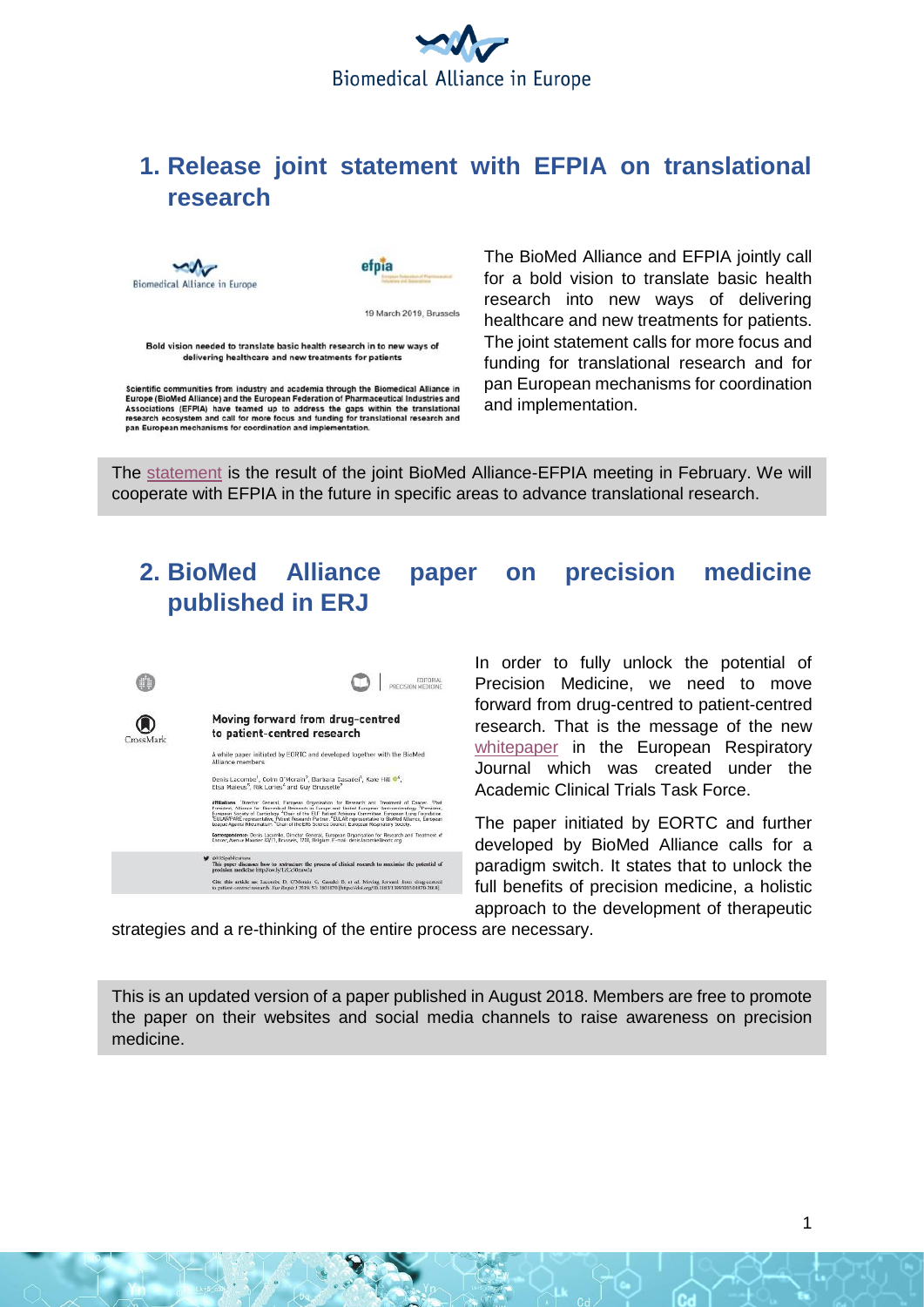

#### <span id="page-2-0"></span>**3. President-elect meets with Austrian ministers**



Wilfried Ellmeier, the president-elect of the BioMed Alliance, along with Ulrich Jaeger, former Board member, met with the Austrian Ministers of Health and Science to discuss our proposal for a Steering Board for Health under Horizon Europe (the next EU research programme). While both ministers seemed interested in the BioMed Alliance and our initiative, they stated that broader support from the big member states is needed.

Discussions on the Horizon Europe Proposal are still ongoing, although [a partial agreement](https://sciencebusiness.net/framework-programmes/news/eu-council-and-parliament-strike-deal-horizon-research-programme) on some of the main provisions was reached on 20 March. The budget, involvement of non-EU countries and the implementation will be defined at a later stage.

# <span id="page-2-1"></span>**4. BioMed Alliance Spring Meeting**

| <b>BioMed Alliance Spring Meeting</b>                                           |       | Our annual Spring Meeting will take place on 14 May<br>in Brussels. The meeting will provide a platform for<br>discussions on the European elections, on Plan S<br>(the promotion of open access publishing), and on |                                                                                                                                                                                                    |          |             |
|---------------------------------------------------------------------------------|-------|----------------------------------------------------------------------------------------------------------------------------------------------------------------------------------------------------------------------|----------------------------------------------------------------------------------------------------------------------------------------------------------------------------------------------------|----------|-------------|
| Tuesday 14 May 2019                                                             |       |                                                                                                                                                                                                                      |                                                                                                                                                                                                    |          |             |
| 10.00-16.30                                                                     |       |                                                                                                                                                                                                                      | our ongoing and upcoming activities.<br>We have circulated the Save the Date which includes<br>a description of the programme. The aim of this<br>meeting is to allow members to exchange views on |          |             |
| BioMed Alliance Office Building<br>(Square de Meeûs, 29), 2 <sup>nd</sup> floor |       |                                                                                                                                                                                                                      |                                                                                                                                                                                                    |          |             |
| provide                                                                         | input | on.                                                                                                                                                                                                                  | EU policy, to stay up to date on our work and to<br><b>BioMed</b>                                                                                                                                  | Alliance | activities. |

If you would like to attend, then please confirm your participation before 15 April to: [office@biomedeurope.org](mailto:office@biomedeurope.org)

# <span id="page-2-2"></span>**5. Joint workshop on medical device registries**



The BioMed Alliance together with the ESC and EFORT are organising a joint workshop on Medical Device Registries on 17 June in Brussels. The meeting will facilitate a discussion between EU regulators, healthcare professionals, industry and patient representatives on both regulatory and clinical needs. The Save the Date is available [here](https://www.biomedeurope.org/images/Attachment_2_-_save_the_date_registries_workshop.pdf) on our website.